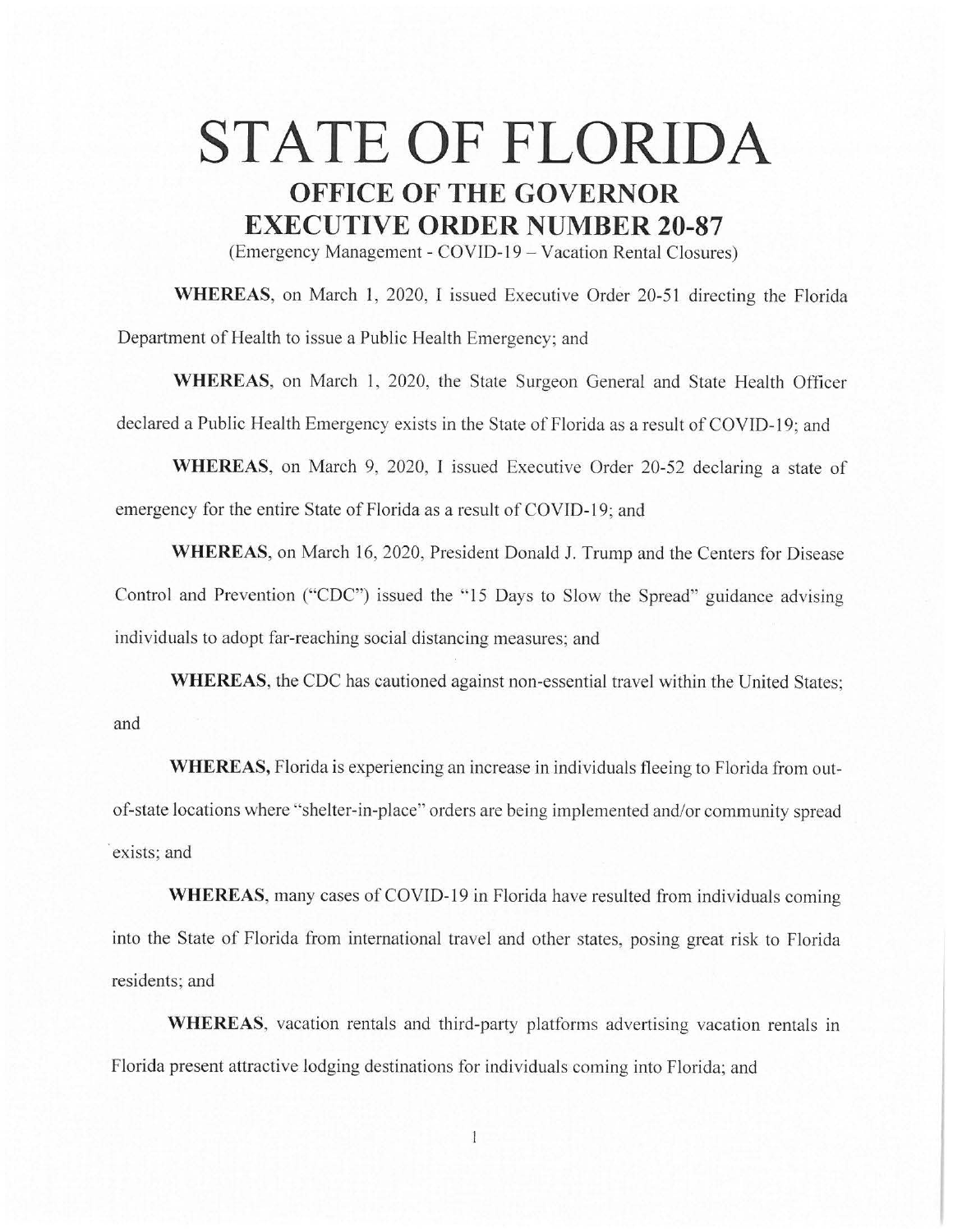**WHEREAS,** as Governor, I am responsible for meeting the dangers presented to this state and its people by this emergency.

**NOW, THEREFORE, I, RON DESANTIS,** as Governor of Florida, by virtue of the authority vested in me by Article IV, Section  $(1)(a)$  of the Florida Constitution, Chapter 252, Florida Statutes, and all other applicable laws, promulgate the following Executive Order to take immediate effect:

Section 1. Vacation Rentals

I hereby order all parties engaged in rental of vacation rental properties, as defined in section 509.242(1)(c), Florida Statutes, to suspend vacation rental operations. Vacation rentals are prohibited from making new reservations or bookings and shall not accept new guests for checkin for the duration of this order. This directive shall include the:

A. Rental of any house, condominium, cooperative, or dwelling unit that is also a transient public lodging establishment, as defined under Section 509.013(4)(a), Florida Statutes; and

- 1. Which is rented for periods of less than 30 days or 1 calendar month, whichever is less; or
- ii. Which is advertised or held out to the public as a place regularly rented to guests; or
- iii. Which is otherwise regulated by the Department of Business and Professional Regulation ("DBPR") as a vacation rental pursuant to section 509 .241, Florida Statutes.
- B. This directive shall not include the following:
	- i. Hotels, motels, inns, resorts, non-transient public lodging establishments,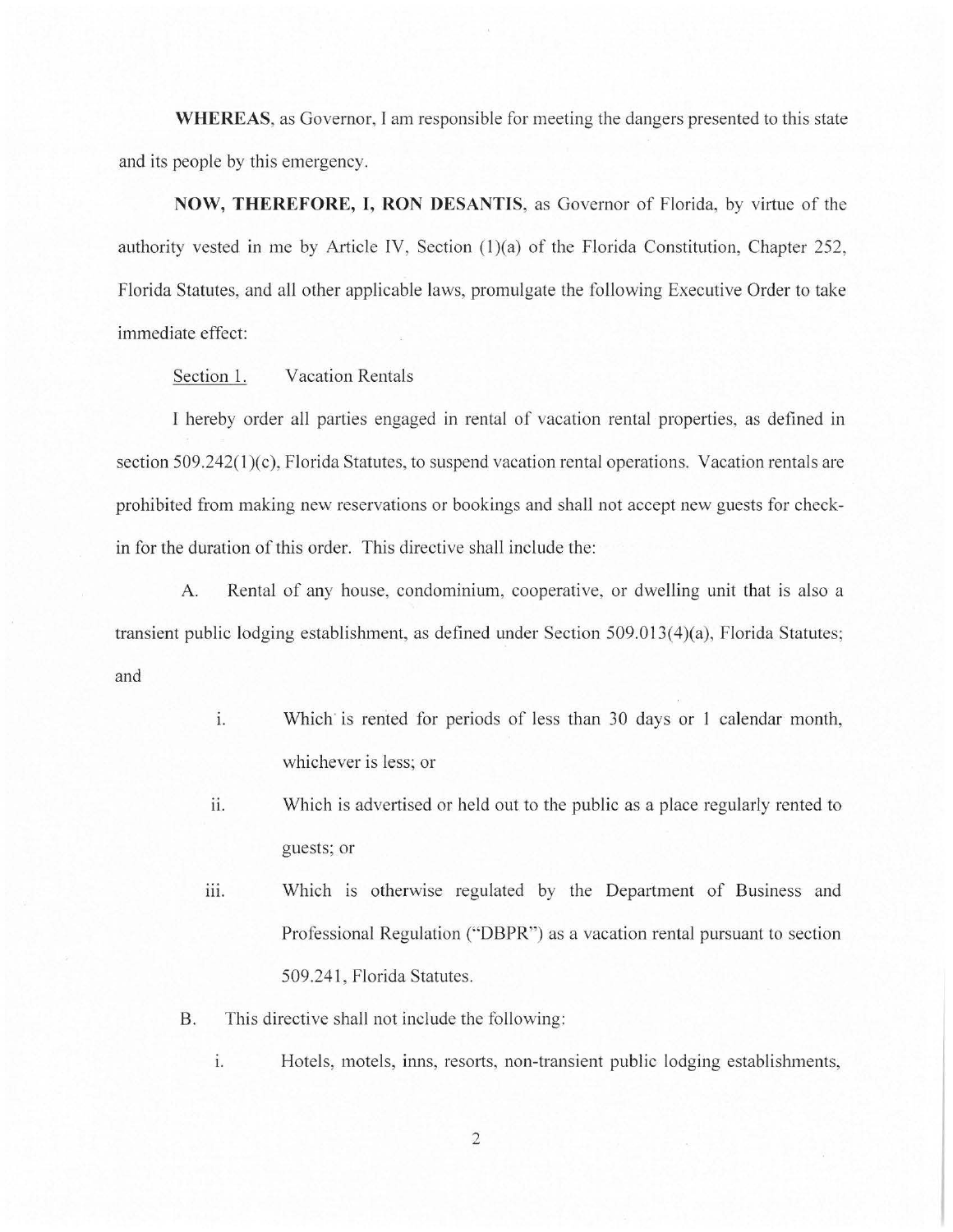or time share projects; or

- ii. Long-term rentals; or
- iii. Rental stays where guests are currently staying in a vacation rental or have previously booked a stay and are schedule to check-in no later than March 28, 2020; or
- iv. Rentals to persons performing military, emergency, governmental, health or infrastructure response, or travelers engaged in non-vacation commercial activities.

Section 2. Violations of the Order

A. DBPR shall supplement this directive with guidance or directives as necessary to implement the order and shall take steps necessary to inspect licensed properties or third-party platforms whereby Florida vacation rentals may be advertised.

B. DBPR shall revoke the vacation rental license of any party that violates this order or otherwise advertises vacation rental opportunities during the duration of this order; and

C. DBPR shall alert the state authorities to evidence of violations or attempts to violate this order; and

D. Parties that violate this order or attempt to violate the order through advertising or other means of solicitation may be charged with a second-degree misdemeanor, punishable as provided in Sections 775.082 or 775.083, Fla. Stat.

Section 3. This Executive Order shall expire in 14 days unless extended by subsequent order.

3